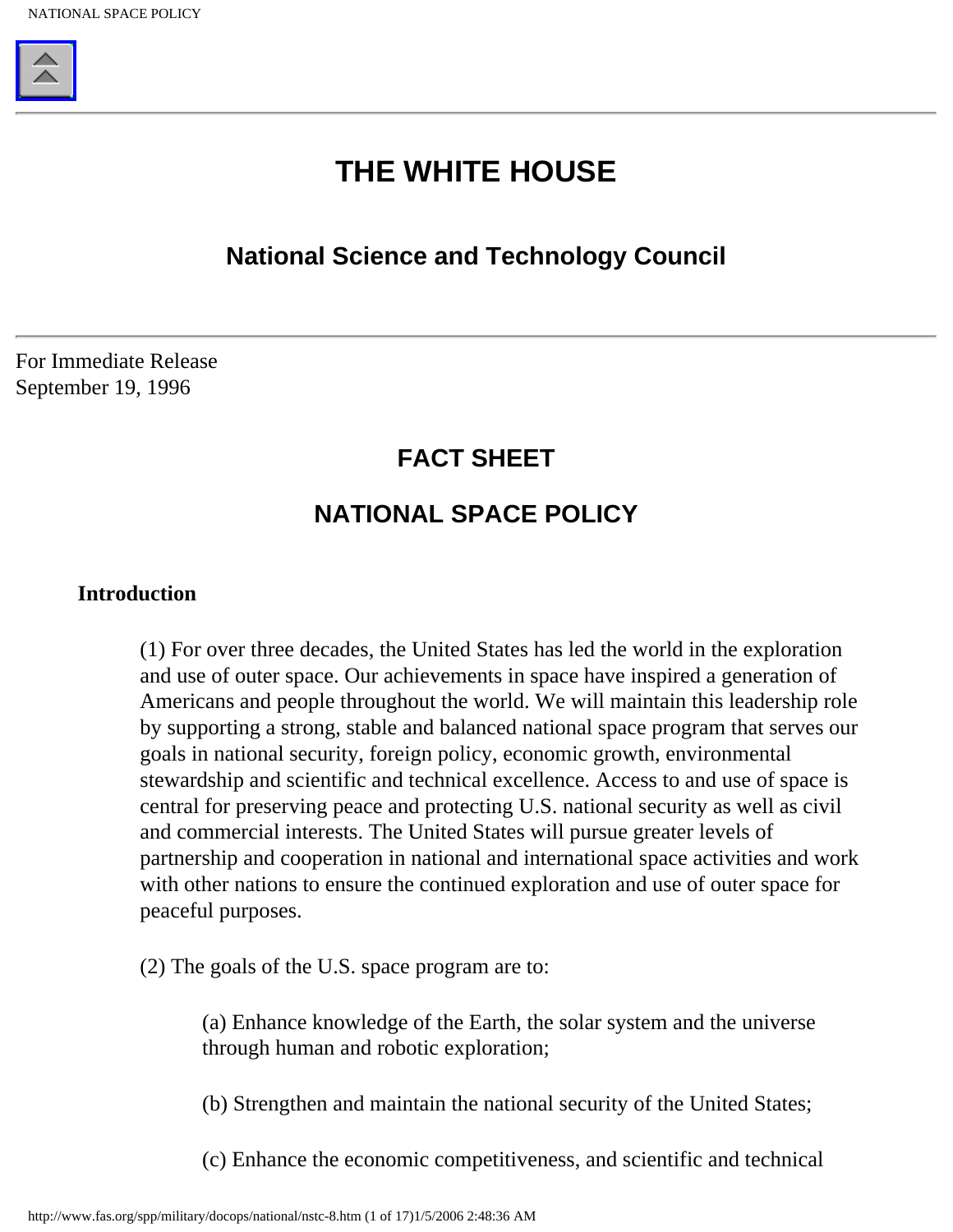capabilities of the United States;

(d) Encourage State, local and private sector investment in, and use of, space technologies;

(e) Promote international cooperation to further U.S. domestic, national security, and foreign policies.

(3) The United States is committed to the exploration and use of outer space by all nations for peaceful purposes and for the benefit of all humanity. "Peaceful purposes" allow defense and intelligence-related activities in pursuit of national security and other goals. The United States rejects any claims to sovereignty by any nation over outer space or celestial bodies, or any portion thereof, and rejects any limitations on the fundamental right of sovereign nations to acquire data from space. The United States considers the space systems of any nation to be national property with the right of passage through and operations in space without interference. Purposeful interference with space systems shall be viewed as an infringement on sovereign rights.

(4) The U.S. Government will maintain and coordinate separate national security and civil space systems where differing needs dictate. All actions undertaken by agencies and departments in implementing the national space policy shall be consistent with U.S. law, regulations, national security requirements, foreign policy, international obligations and nonproliferation policy.

(5) The National Science and Technology Council (NSTC) is the principal forum for resolving issues related to national space policy. As appropriate, the NSTC and NSC will co-chair policy processes. This policy will be implemented within the overall resource and policy guidance provided by the President.

#### **Civil Space Guidelines**

(1) The National Aeronautics and Space Administration is the lead agency for research and development in civil space activities.

(2) NASA, in coordination with other departments and agencies as appropriate, will focus its research and development efforts in: space science to enhance knowledge of the solar system, the universe, and fundamental natural and physical sciences; Earth observation to better understand global change and the effect of natural and human influences on the environment; human space flight to conduct scientific, commercial, and exploration activities; and space technologies and applications to develop new technologies in support of U.S. Government needs and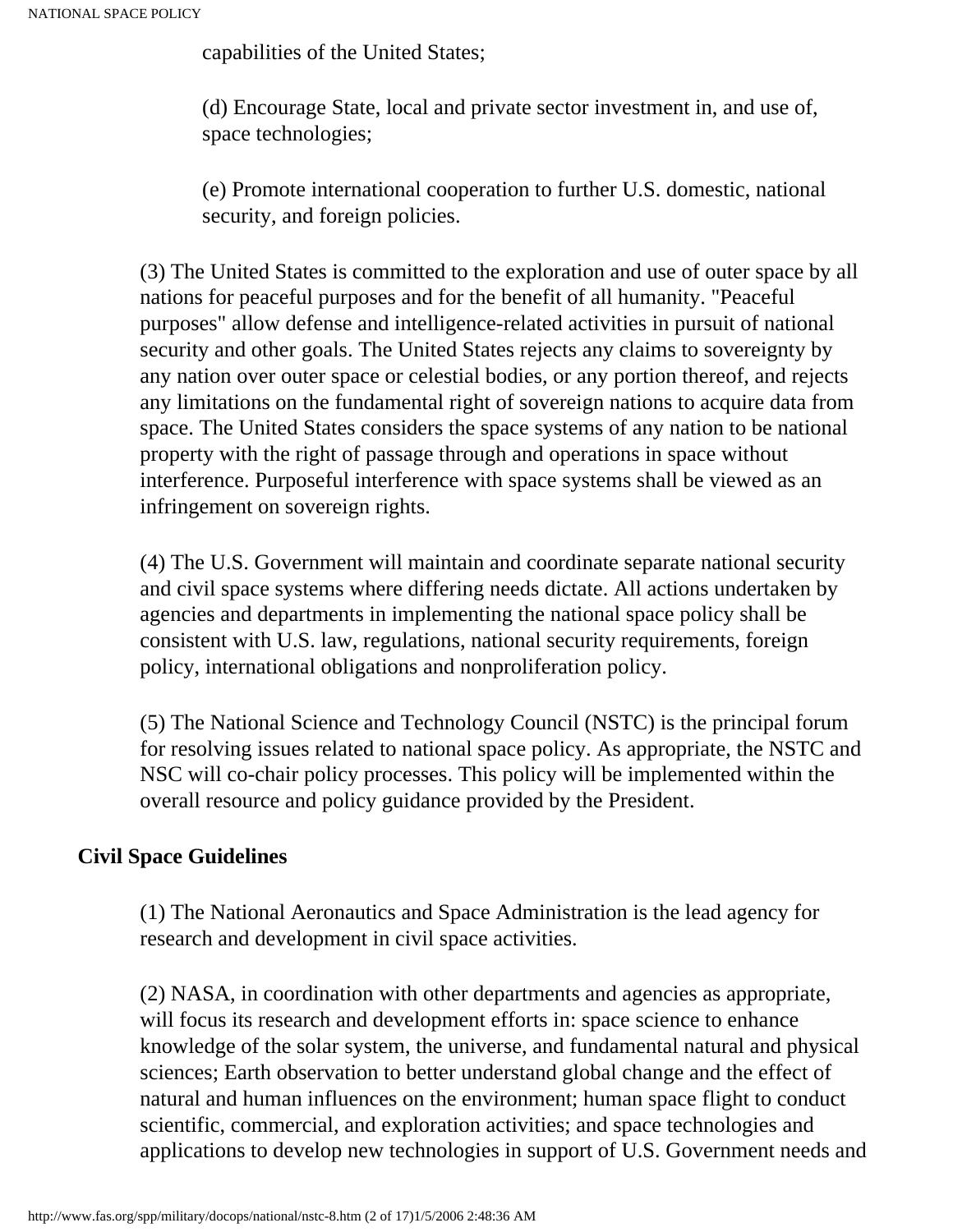our economic competitiveness.

(3) To enable these activities, NASA will:

(a) Develop and operate the International Space Station to support activities requiring the unique attributes of humans in space and establish a permanent human presence in Earth orbit. The International Space Station will support future decisions on the feasibility and desirability of conducting further human exploration activities.

(b) Work with the private sector to develop flight demonstrators that will support a decision by the end of the decade on development of a nextgeneration reusable launch system.

(c) Continue a strong commitment to space science and Earth science programs. NASA will undertake:

> (i) a sustained program to support a robotic presence on the surface of Mars by year 2000 for the purposes of scientific research, exploration and technology development;

(ii) a long-term program, using innovative new technologies, to obtain in-situ measurements and sample returns from the celestial bodies in the solar system;.

(iii) a long-term program to identify and characterize planetary bodies in orbit around other stars;

(iv) a program of long-term observation, research, and analysis of the Earth's land, oceans, atmosphere and their interactions, including continual measurements from the Earth Observing System by 1998.

(d) In carrying out these activities, NASA will develop new and innovative space technologies and smaller more capable spacecraft to improve the performance and lower the cost of future space missions.

(4) In the conduct of these research and development programs, NASA will:

(a) Ensure safety on all space flight missions involving the Space Shuttle and the International Space Station.

(b) Emphasize flight programs that reduce mission costs and development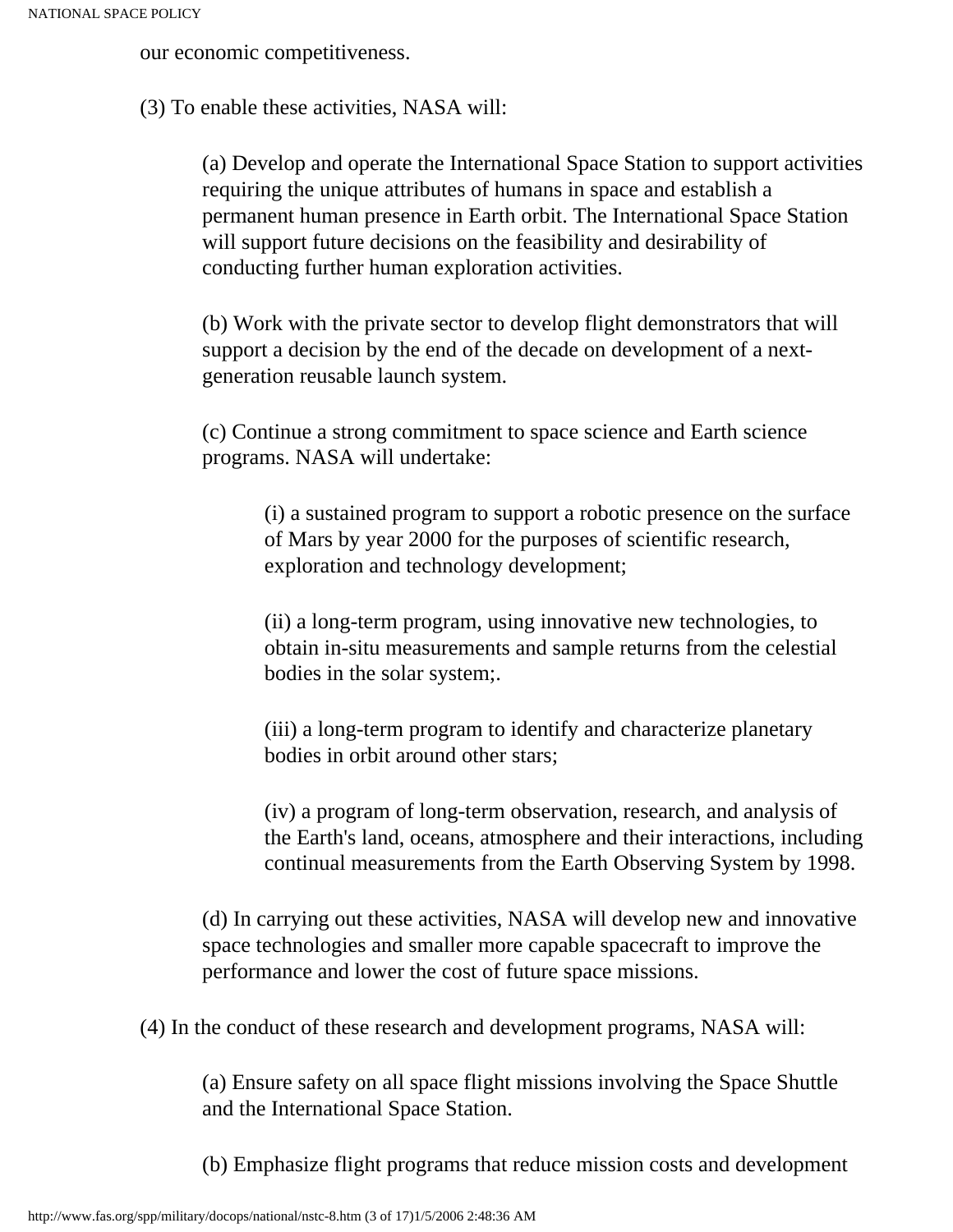times by implementing innovative procurement practices, validating new technologies and promoting partnerships between government, industry, and academia.

(c) Acquire spacecraft from the private sector unless, as determined by the NASA Administrator, development requires the unique technical capabilities of a NASA center.

(d) Make use of relevant private sector remote sensing capabilities, data, and information products and establish a demonstration program to purchase data products from the U.S. private sector.

(e) Use competition and peer review to select scientific investigators.

(f) Seek to privatize or commercialize its space communications operations no later than 2005.

(g) Examine with DoD, NOAA and other appropriate federal agencies, the feasibility of consolidating ground facilities and data communications systems that cannot otherwise be provided by the private sector.

(5) The Department of Commerce (DoC), through the National Oceanic and Atmospheric Administration (NOAA), has the lead responsibility for managing Federal space-based civil operational Earth observations necessary to meet civil requirements. In this role, the DoC, in coordination with other appropriate agencies, will:

(a) acquire data, conduct research and analyses, and make required predictions about the Earth's environment;

(b) consolidate operational U.S. Government civil requirements for data products, and define and operate Earth observation systems in support of operational monitoring needs; and

(c) in accordance with current policy and Public Law 102-555 provide for the regulation and licensing of the operation of private sector remote sensing systems.

(6) The Department of the Interior, through the U.S. Geological Survey (USGS), will maintain a national archive of land remote sensing data and other surface data as appropriate, making such data available to U.S. Government and other users.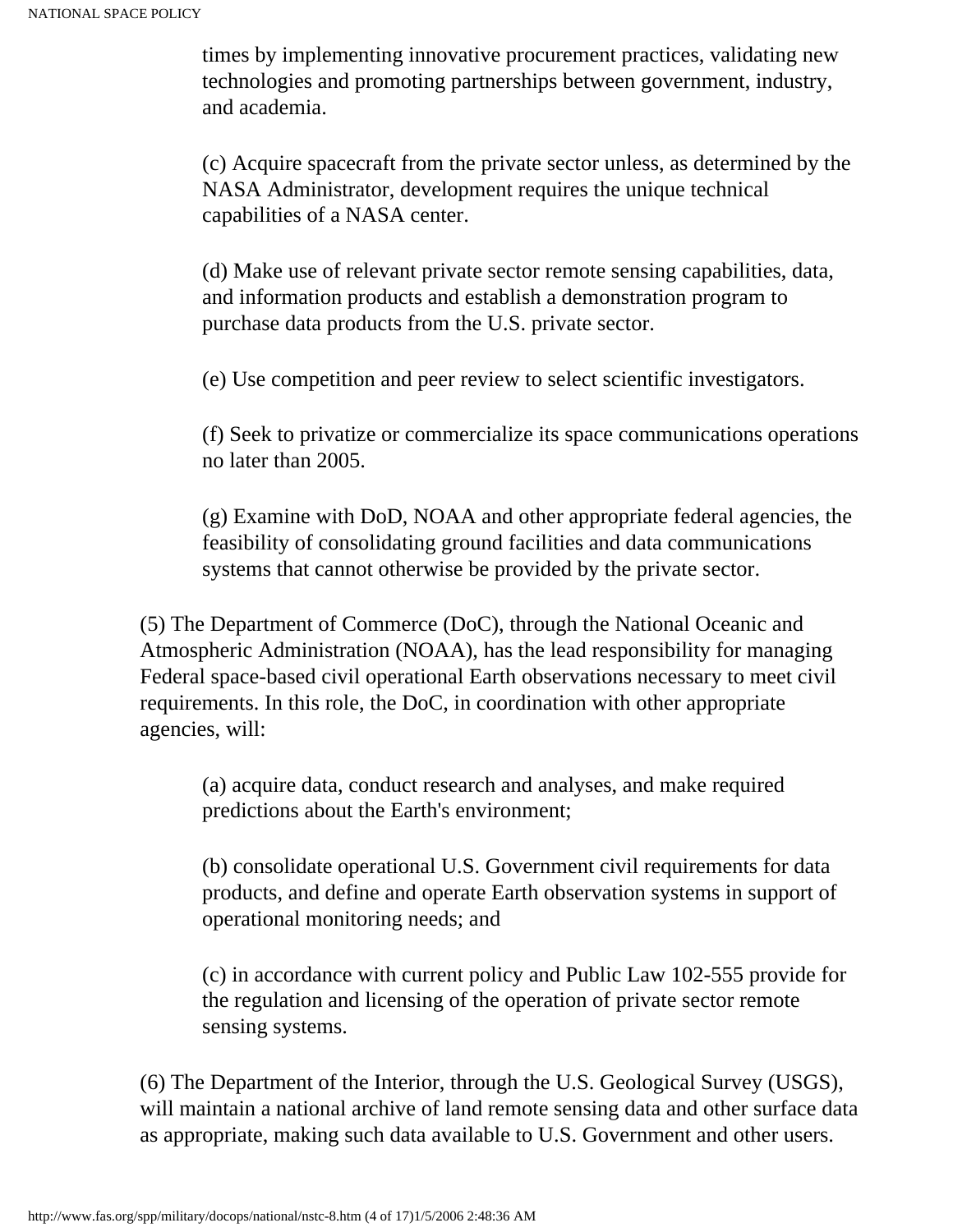(7) The Department of Energy will maintain the necessary capability to support civil space missions, including research on space energy technologies and space radiation effects and safety.

#### **National Security Space Guidelines**

(1) The United States will conduct those space activities necessary for national security. These activities will be overseen by the Secretary of Defense and the Director of Central Intelligence (DCI) consistent with their respective responsibilities as set forth in the National Security Act of 1947, as amended, other applicable law, and Executive Order 12333. Other departments and agencies will assist as appropriate.

(2) Improving our ability to support military operations worldwide, monitor and respond to strategic military threats, and monitor arms control and nonproliferation agreements and activities are key priorities for national security space activities. The Secretary of Defense and DCI shall ensure that defense and intelligence space activities are closely coordinated; that space architectures are integrated to the maximum extent feasible; and will continue to modernize and improve their respective activities to collect against, and respond to, changing threats, environments and adversaries.

(3) National security space activities shall contribute to U.S. national security by:

(a) providing support for the United States' inherent right of self-defense and our defense commitments to allies and friends;

(b) deterring, warning, and if necessary, defending against enemy attack;

(c) assuring that hostile forces cannot prevent our own use of space;

(d) countering, if necessary, space systems and services used for hostile purposes;

(e) enhancing operations of U.S. and allied forces;

(f) ensuring our ability to conduct military and intelligence space-related activities;

(g) satisfying military and intelligence requirements during peace and crisis as well as through all levels of conflict;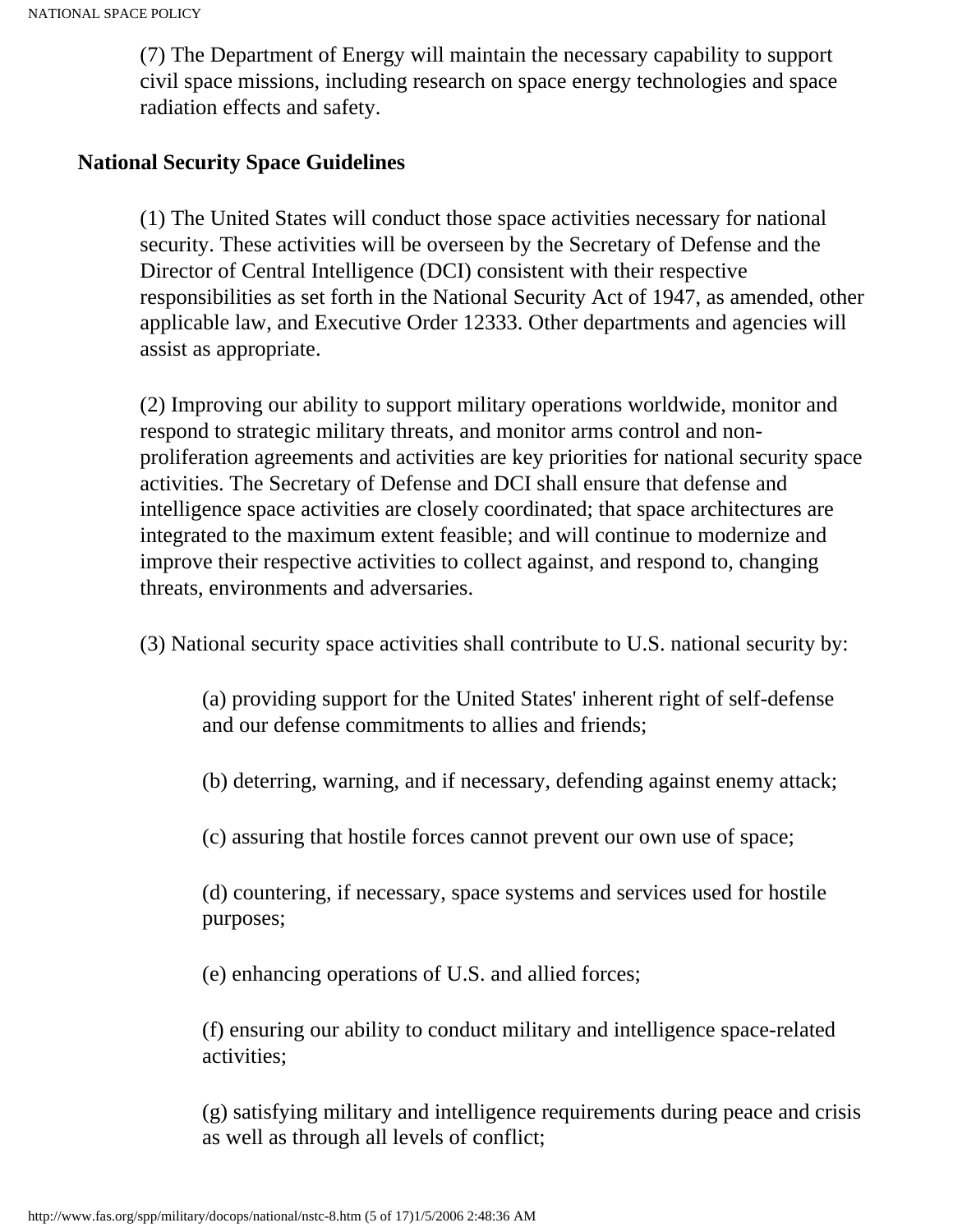(h) supporting the activities of national policy makers, the intelligence community, the National Command Authorities, combatant commanders and the military services, other federal officials, and continuity of government operations.

(4) Critical capabilities necessary for executing space missions must be assured. This requirement will be considered and implemented at all stages of architecture and system planning, development, acquisition, operation, and support.

(5) The Department of Energy, in coordination with DoD, ACDA and the DCI will carry out research on and development of technologies needed to effectively verify international agreements to control special nuclear materials and nuclear weapons.

(6) Defense Space Sector Guidelines:

(a) DoD shall maintain the capability to execute the mission areas of space support, force enhancement, space control, and force application.

(b) In accordance with Executive Orders and applicable directives, DoD shall protect critical space-related technologies and mission aspects.

(c) DoD, as launch agent for both the defense and intelligence sectors, will maintain the capability to evolve and support those space transportation systems, infrastructure, and support activities necessary to meet national security requirements. DoD will be the lead agency for improvement and evolution of the current expendable launch vehicle fleet, including appropriate technology development.

(d) DoD will pursue integrated satellite control and continue to enhance the robustness of its satellite control capability. DoD will coordinate with other departments and agencies, as appropriate, to foster the integration and interoperability of satellite control for all governmental space activities.

(e) The Secretary of Defense will establish DoD's specific requirements for military and national-level intelligence information.

(f) The Secretary of Defense, in concert with the DCI, and for the purpose of supporting operational military forces, may propose modifications or augmentations to intelligence space systems as necessary. The DoD may develop and operate space systems to support military operations in the event that intelligence space systems cannot provide the necessary intelligence support to the DoD.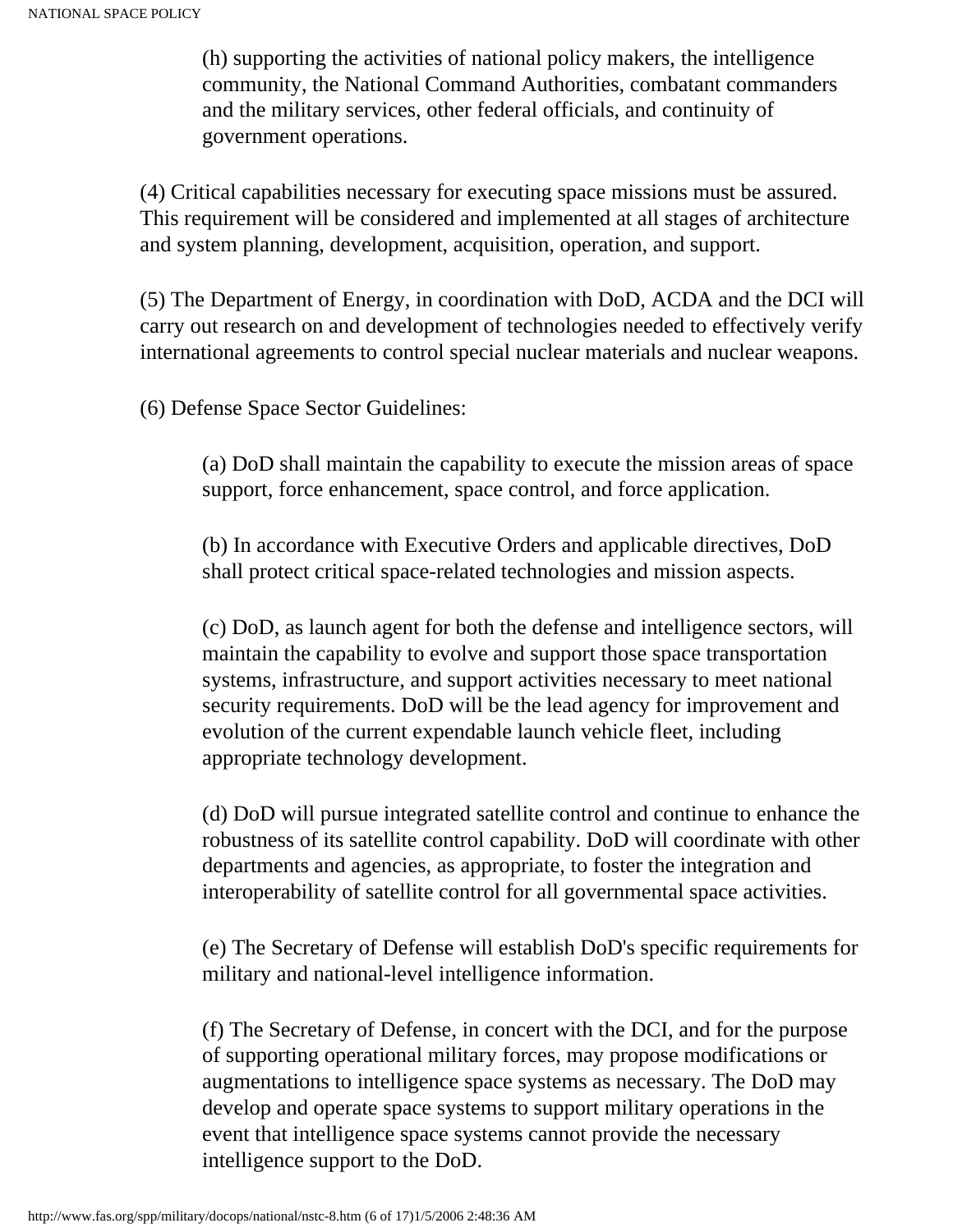(g) Consistent with treaty obligations, the United States will develop, operate and maintain space control capabilities to ensure freedom of action in space and, if directed, deny such freedom of action to adversaries. These capabilities may also be enhanced by diplomatic, legal or military measures to preclude an adversary's hostile use of space systems and services. The U. S. will maintain and modernize space surveillance and associated battle management command, control, communications, computers, and intelligence to effectively detect, track, categorize, monitor, and characterize threats to U.S. and friendly space systems and contribute to the protection of U.S. military activities.

(h) The United States will pursue a ballistic missile defense program to provide for: enhanced theater missile defense capability later this decade; a national missile defense deployment readiness program as a hedge against the emergence of a long-range ballistic missile threat to the United States; and an advanced technology program to provide options for improvements to planned and deployed defenses.

(7) Intelligence Space Sector Guidelines:

(a) The DCI shall ensure that the intelligence space sector provides timely information and data to support foreign, defense and economic policies; military operations; diplomatic activities; indications and warning; crisis management; and treaty verification, and that the sector performs research and development related to these functions.

(b) The DCI shall continue to develop and apply advanced technologies that respond to changes in the threat environment and support national intelligence priorities.

(c) The DCI shall work closely with the Secretary of Defense to improve the intelligence space sector's ability to support military operations worldwide.

(d) The nature, the attributable collected information and the operational details of intelligence space activities will be classified. The DCI shall establish and implement policies to provide appropriate protection for such data, including provisions for the declassification and release of such information when the DCI deems that protection is no longer required.

(e) Collected information that cannot be attributed to space systems will be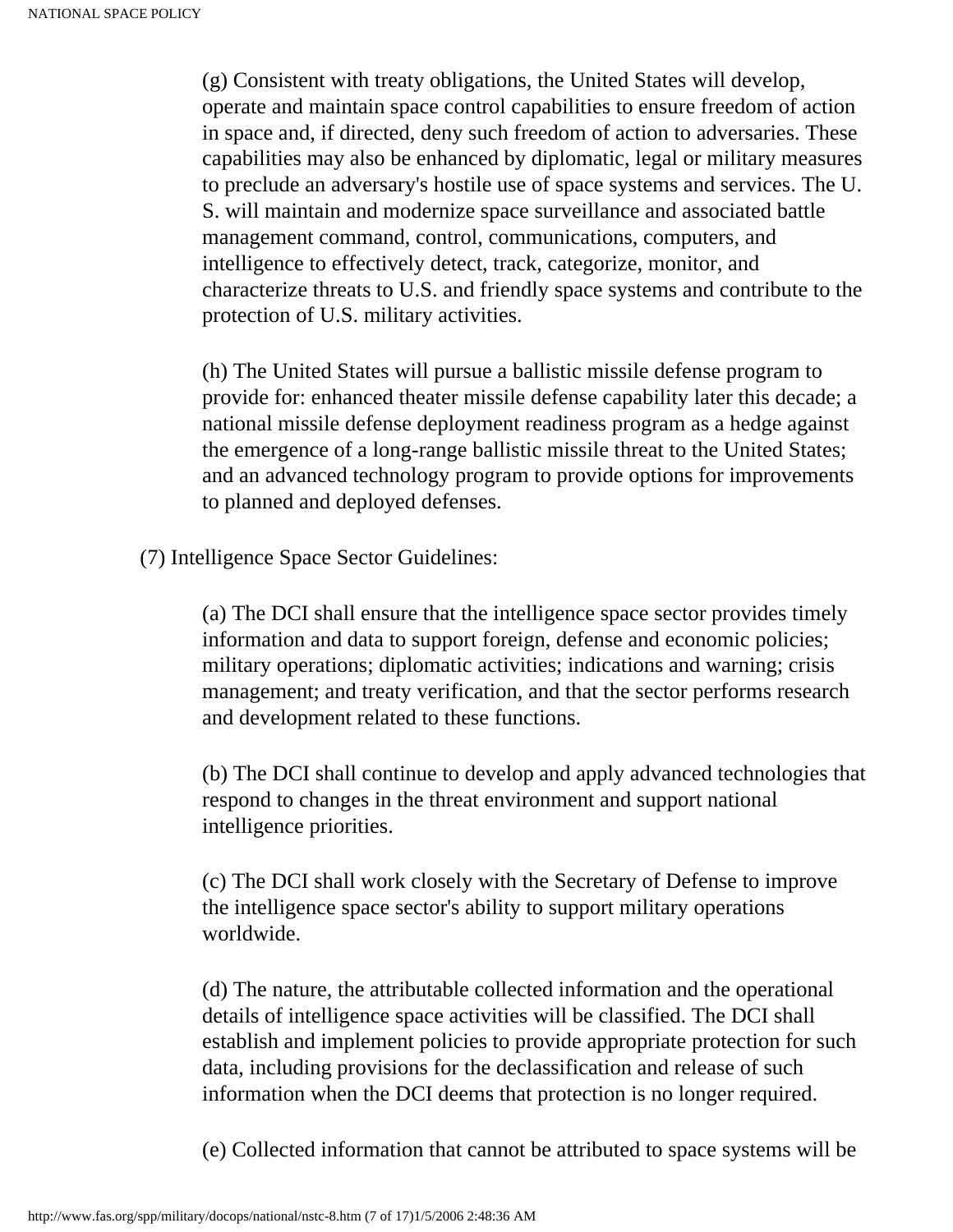classified according to its content.

(f) These guidelines do not apply to imagery product, the protection of which is governed by Executive Order 12951.

(g) Strict security procedures will be maintained to ensure that public discussion of satellite reconnaissance by Executive Branch personnel and contractors is consistent with DCI guidance. Executive Branch personnel and contractors should refrain from acknowledging or releasing information regarding satellite reconnaissance until a security review has been made.

(h) The following facts are UNCLASSIFIED:

(i) That the United States conducts satellite photoreconnaissance for peaceful purposes, including intelligence collection and monitoring arms control agreements.

(ii) That satellite photoreconnaissance includes a near real-time capability and is used to provide defense-related information for indications and warning, and the planning and conduct of military operations.

(iii) That satellite photoreconnaissance is used in the collection of mapping, charting, and geodetic data and such data is provided to authorized federal agencies.

(iv) That satellite photoreconnaissance is used to collect mapping, charting and geodetic data to develop global geodetic and cartographic materials to support defense and other mapping-related activities.

(v) That satellite photoreconnaissance can be used to collect scientific and environmental data and data on natural or man-made disasters, and such data can be disseminated to authorized federal agencies.

(vi) That photoreconnaissance assets can be used to image the United States and its territories and possessions.

(vii) That the U.S. conducts overhead signals intelligence collection.

(viii) That the U.S. conducts overhead measurement and signature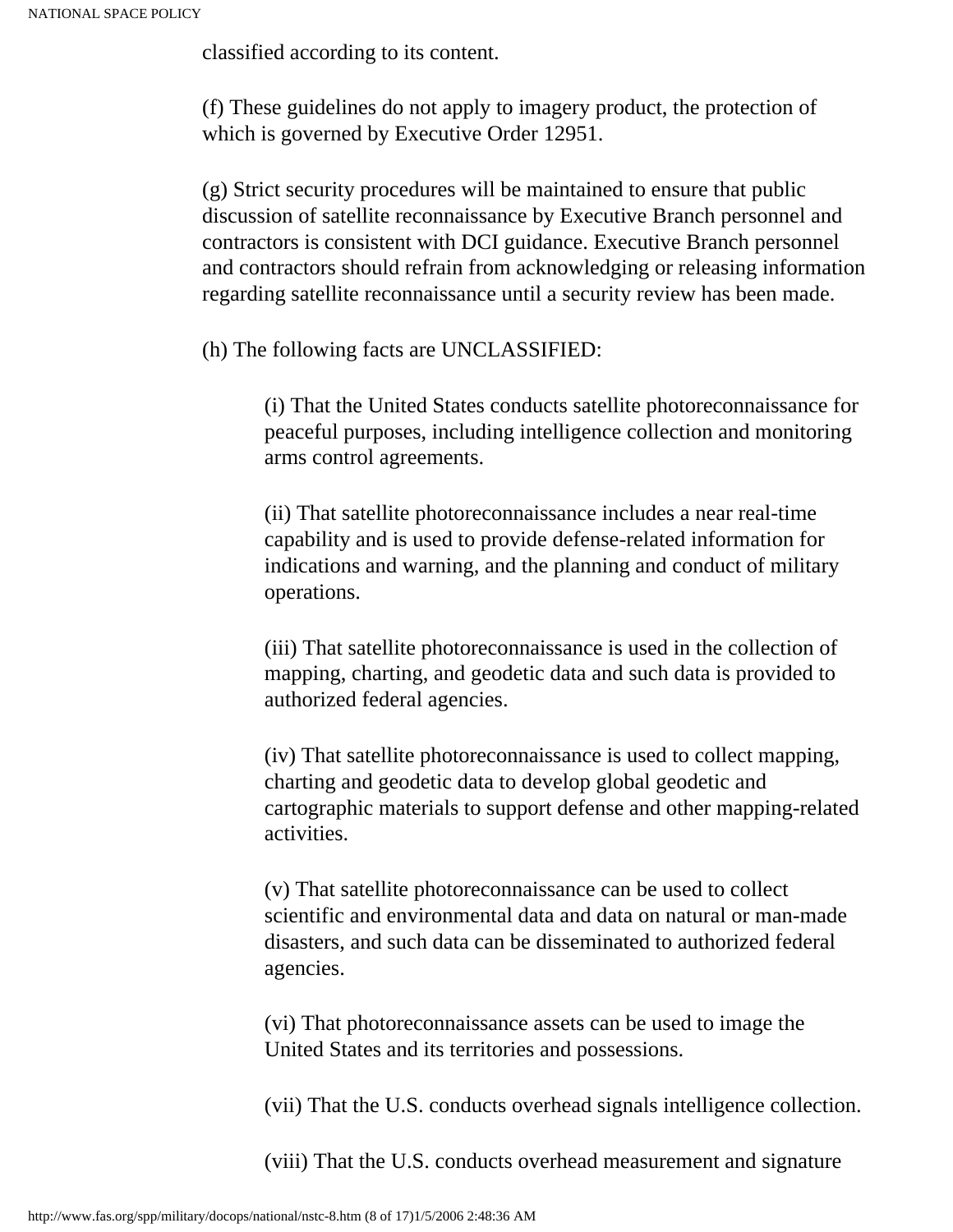intelligence collection.

(ix) The existence of the National Reconnaissance Office (NRO) and the identification and official titles of its senior officials. All other details, facts and products of intelligence space activities are subject to appropriate classification and security controls as determined by the DCI.

(i) Changes to the space intelligence security policy set forth in the national space policy can be authorized only by the President.

### **Commercial Space Guidelines**

(1) The fundamental goal of U.S. commercial space policy is to support and enhance U.S. economic competitiveness in space activities while protecting U.S. national security and foreign policy interests. Expanding U.S. commercial space activities will generate economic benefits for the Nation and provide the U.S. Government with an increasing range of space goods and services.

(2) U.S. Government agencies shall purchase commercially available space goods and services to the fullest extent feasible and shall not conduct activities with commercial applications that preclude or deter commercial space activities except for reasons of national security or public safety. A space good or service is "commercially available" if it is currently offered commercially, or if it could be supplied commercially in response to a government service procurement request. "Feasible" means that such goods or services meet mission requirements in a costeffective manner.

(3) The United States will pursue its commercial space objectives without the use of direct Federal subsidies. Commercial Sector space activities shall be supervised or regulated only to the extent required by law, national security, international obligations and public safety.

(4) To stimulate private sector investment, ownership, and operation of space assets, the U.S. Government will facilitate stable and predictable U.S. commercial sector access to appropriate U.S. Government space-related hardware, facilities and data. The U.S. Government reserves the right to use such hardware, facilities and data on a priority basis to meet national security and critical civil sector requirements. Government Space Sectors shall:

(a) Enter into appropriate cooperative agreements to encourage and advance private sector basic research, development, and operations while protecting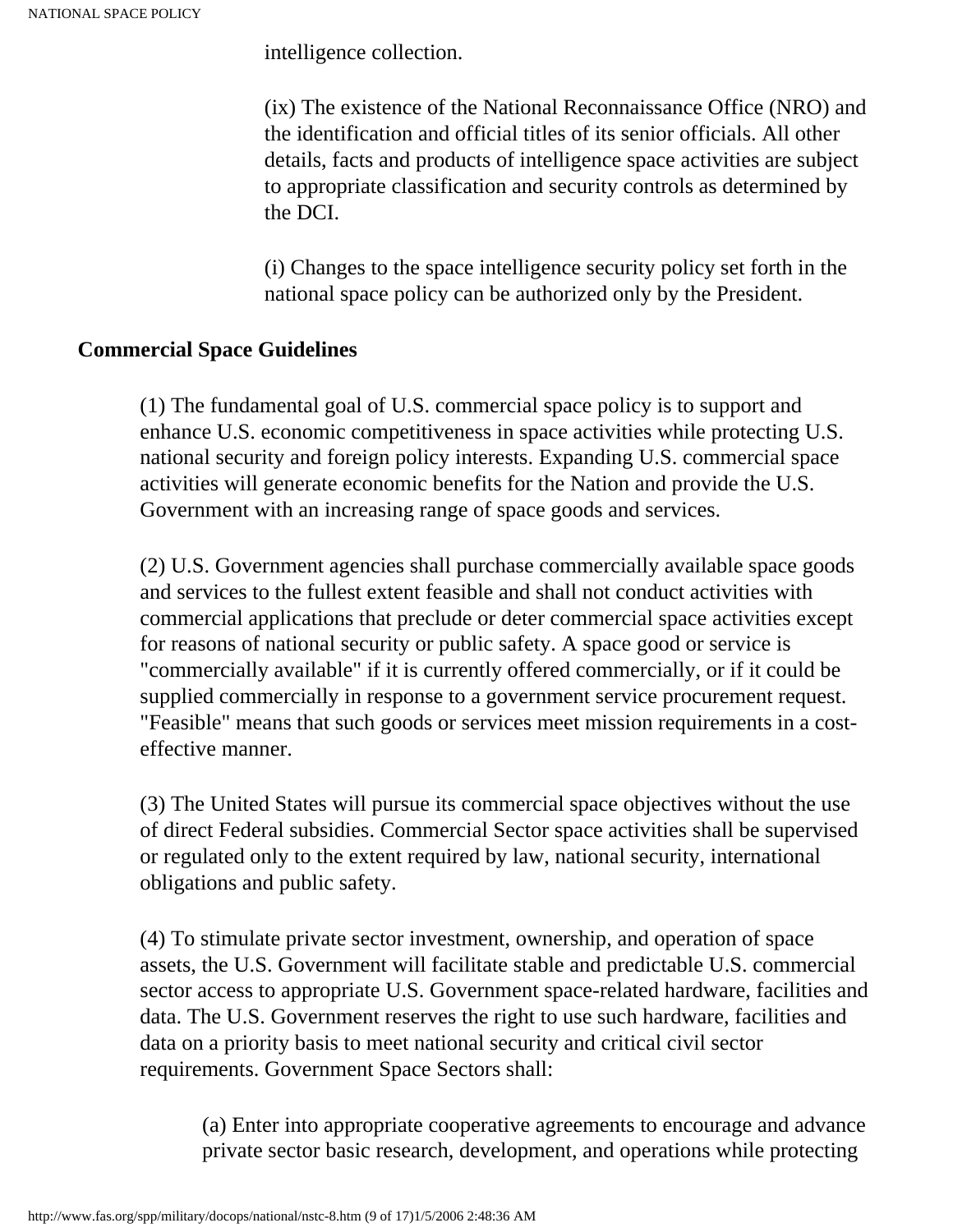the commercial value of the intellectual property developed.

(b) Identify, and propose appropriate amendments to or the elimination of, applicable portions of United States laws and regulations that unnecessarily impede commercial space sector activities.

(c) Consistent with national security, provide for the timely transfer of government-developed space technology to the private sector in such a manner as to protect its commercial value, including retention of technical data rights by the private sector.

(d) To the extent feasible, pursue innovative methods for procurement of space products and services.

(5) Free and fair trade in commercial space launch services is a goal of the United States. In support of this goal, the United States will implement, at the expiration of current space launch agreements, a strategy for transitioning from negotiated trade in launch services towards a trade environment characterized by the free and open interaction of market economies. The U.S. Trade Representative, in coordination with the Office of Science and Technology Policy and the National Economic Council, will develop a strategy to guide this implementation.

(6) Consistent with Executive Order 12046 and applicable statutes, U.S. Government agencies and departments will ensure that U.S. Government telecommunications policies support a competitive international environment for space-based telecommunications.

#### **Intersector Guidelines**

The following paragraphs identify priority intersector guidance to support major United States space policy objectives.

(1) International Cooperation

The United States will pursue and conduct international cooperative space-related activities that achieve scientific, foreign policy, economic, or national security benefits for the nation. International agreements related to space activities shall be subject to normal interagency coordination procedures, consistent with applicable laws and regulations. United States cooperation in international civil space activities will:

(a) Promote equitable cost-sharing and yield benefits to the United States by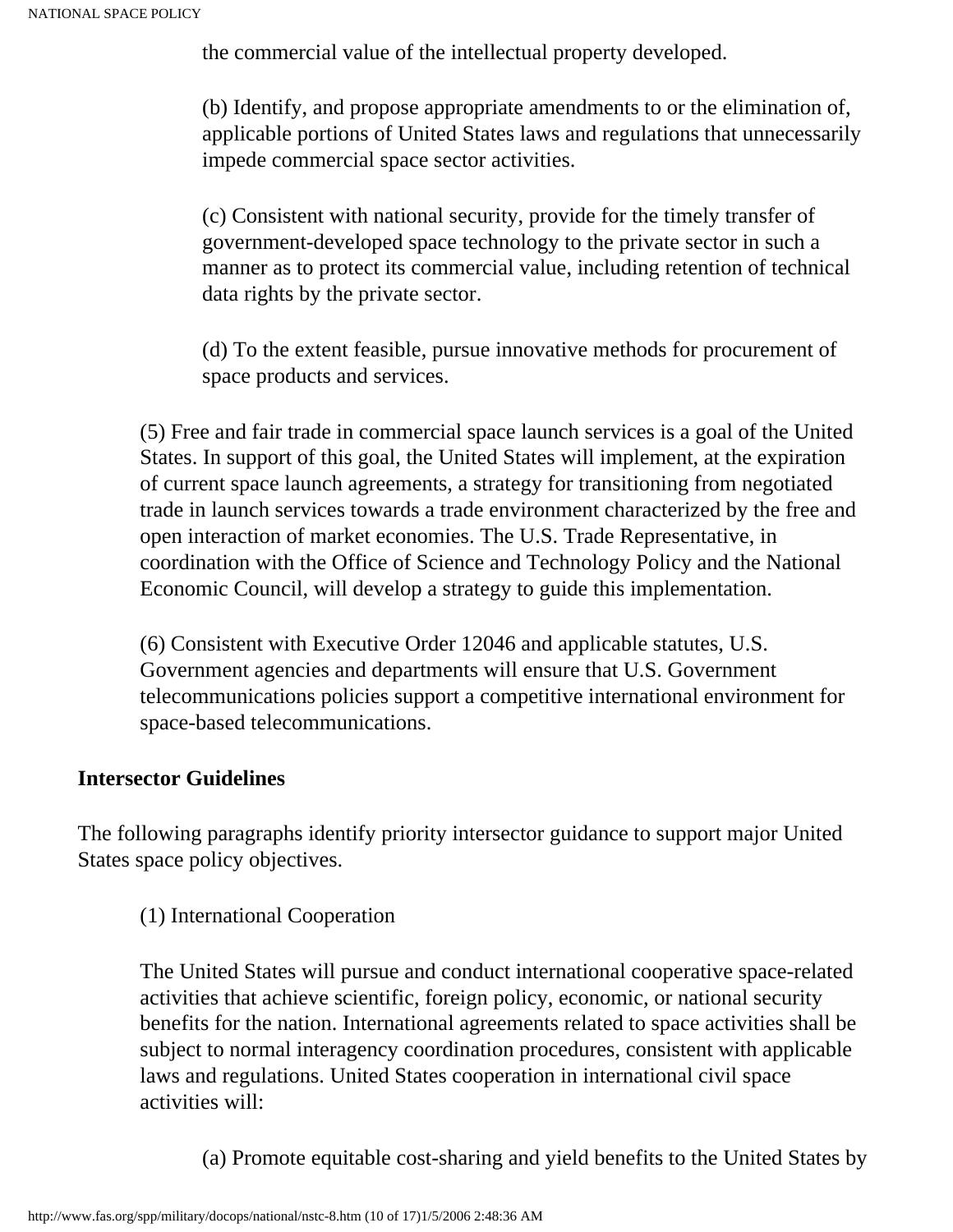increasing access to foreign scientific and technological data and expertise and foreign research and development facilities;

(b) Enhance relations with U.S. allies and Russia while supporting initiatives with other states of the former Soviet Union and emerging spacefaring nations;

(c) Support U.S. technology transfer and nonproliferation objectives;

(d) Create new opportunities for U.S. commercial space activities; and

(e) Protect the commercial value of intellectual property developed with Federal support and ensure that technology transfers resulting from cooperation do not undermine U.S. competitiveness and national security.

(f) In support of these objectives:

(i) NASA and the Department of State will negotiate changes in the existing legal framework for International Space Station cooperation to include Russia in the program along with the United States, Europe, Japan, and Canada; and

(ii) NASA, in coordination with concerned U.S. Government agencies, will explore with foreign space agencies and international organizations the possible adoption of international standards for the interoperability of civil research spacecraft communication and control facilities.

(2) Space Transportation

(a) Assuring reliable and affordable access to space through U.S. space transportation capabilities is fundamental to achieving national space policy goals. Therefore, the United States will:

(i) Balance efforts to modernize existing space transportation capabilities with the need to invest in the development of improved future capabilities;

(ii) Maintain a strong transportation capability and technology base to meet national needs for space transport of personnel and payloads;

(iii) Promote reduction in the cost of current space transportation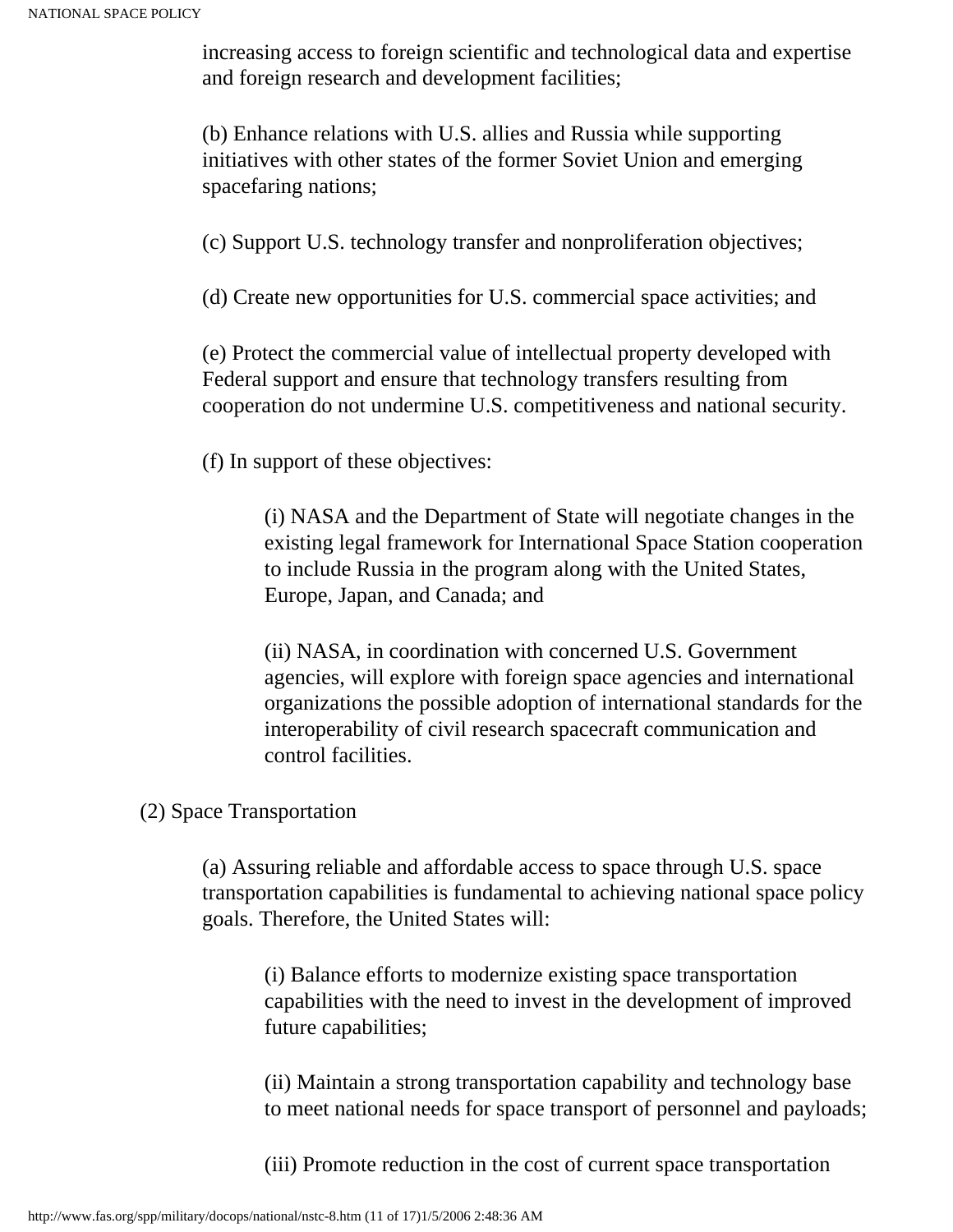systems while improving their reliability, operability, responsiveness, and safety;

(iv) Foster technology development and demonstration to support a future decision on the development of next generation reusable space transportation systems that greatly reduce the cost of access to space;

(v) Encourage, to the fullest extent feasible, the cost-effective use of commercially provided U.S. products and services that meet mission requirements; and

(vi) Foster the international competitiveness of the U.S. commercial space transportation industry, actively considering commercial needs and factoring them into decisions on improvements to launch facilities and vehicles.

(b) The Department of Transportation (DoT) is the lead agency within the Federal government for regulatory guidance pertaining to commercial space transportation activities, as set forth in 49 U.S.C. § 701, et seq., and Executive Order 12465. The U.S. Government encourages and will facilitate U.S. private sector and state and local government space launch and recovery activities.

(c) All activities related to space transportation undertaken by U.S. agencies and departments will be consistent with PDD/NSTC-4.

(3) Space-based Earth Observation

(a) The United States requires a continuing capability for space-based Earth observation to provide information useful for protecting public health, safety, and national security. Such a capability contributes to economic growth and stimulates educational, scientific and technological advancement. The U.S. Government will:

(i) Continue to develop and operate space-based Earth observing systems, including satellites, instruments, data management and dissemination activities;

(ii) Continue research and development of advanced space-based Earth observation technologies to improve the quality and reduce the costs of Earth observations;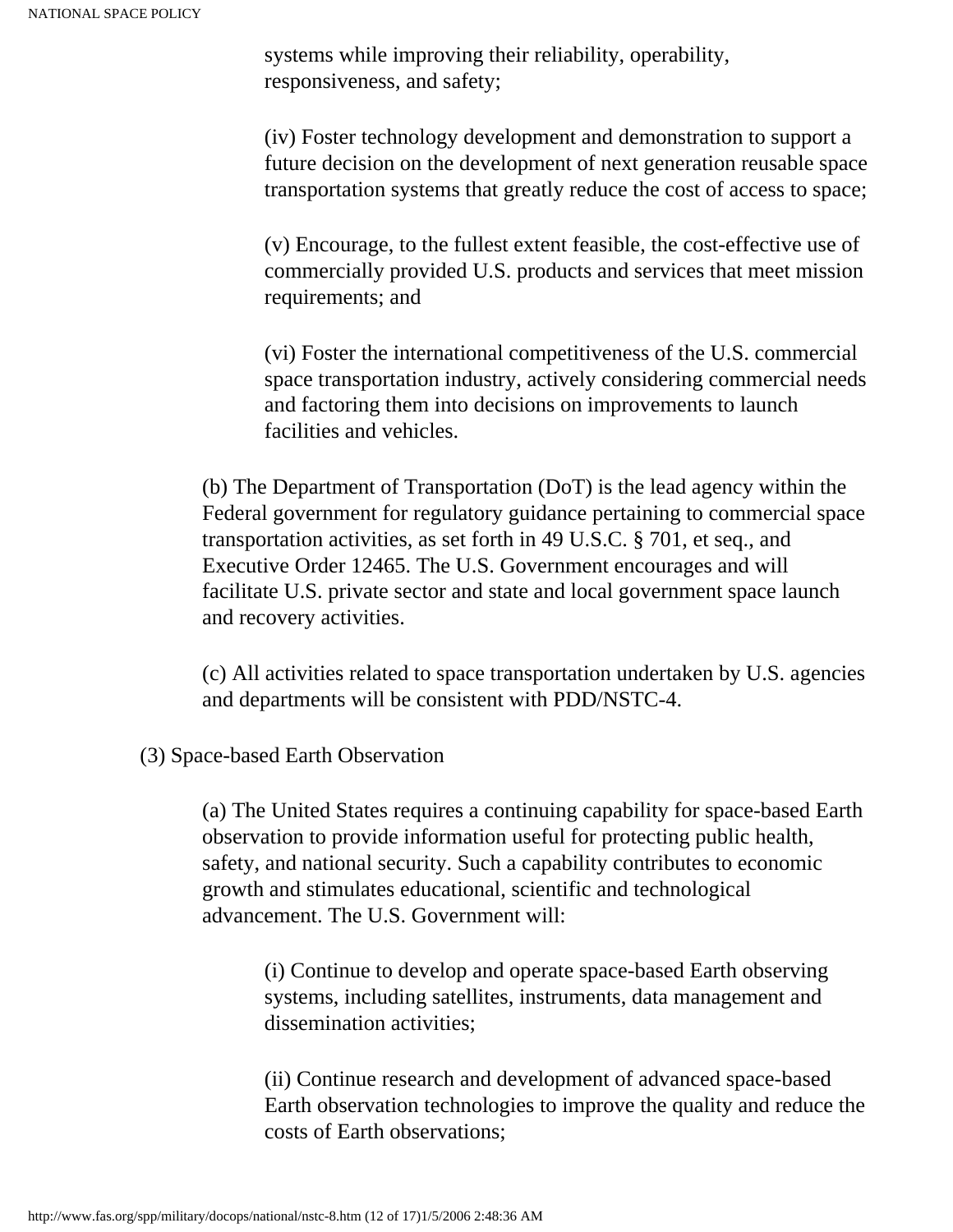(iii) Support the development of U.S. commercial Earth observation capabilities by:

> -- pursuing technology development programs, including partnerships with industry;

-- licensing the operation and, as appropriate, the export of private Earth observation systems and technologies, consistent with existing policy;

-- providing U.S. Government civil data to commercial firms on a non-discriminatory basis to foster the growth of the "value-added" data enhancement industry; and

-- making use, as appropriate, of relevant private sector capabilities, data, and information products in implementing this policy.

(iv) Produce and archive long-term environmental data sets.

(b) The U.S. Government will continue to use Earth observation systems to collect environmental data and provide all U.S. Government civil environmental data and data products consistent with OMB Circular A-130, applicable statute and guidelines contained in this directive.

(c) The U. S. Government will seek mutually beneficial cooperation with U.S. commercial and other national and international Earth observation system developers and operators, to:

> (i) define an integrated global observing strategy for civil applications;

(ii) develop U.S. Government civil Earth observing systems in coordination with other national and international systems to ensure the efficient collection and dissemination of the widest possible set of environmental measurements;

(iii) obtain Earth observation data from non-U.S. sources, and seek to make such data available to users consistent with OMB Circular A-130, national security requirements, and commercial sector guidance contained in the national space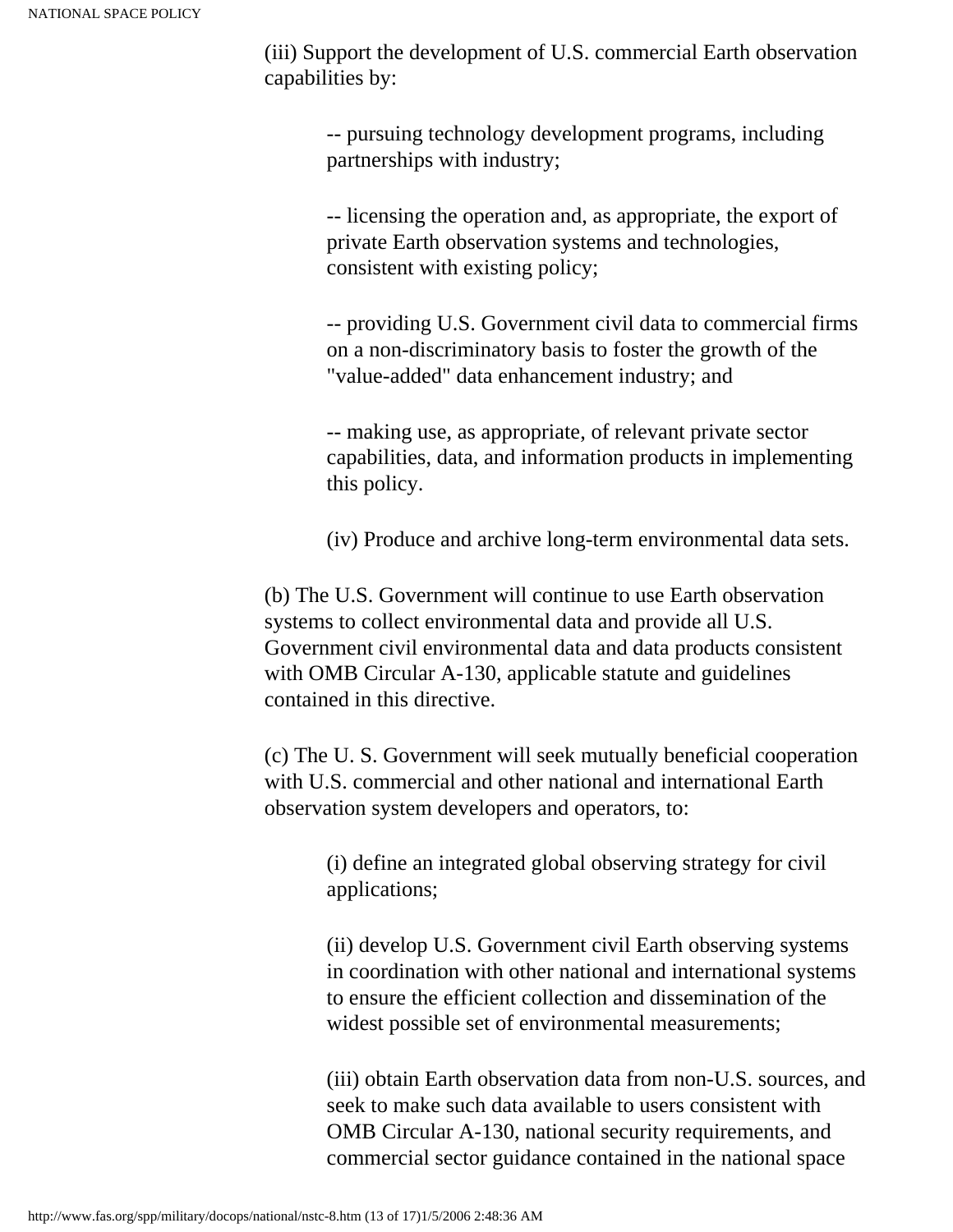#### policy; and

(iv) support, as appropriate, the public, non-discriminatory direct read-out of data from Federal civil systems.

(d) The U.S. Government space sectors will coordinate, and where feasible, seek to consolidate Earth observation activities to reduce overlaps in development, measurements, information processing, and archiving where cost-effective and consistent with U.S. space goals.

> (i) In accordance with PDD/NSTC-2, DoC/NOAA, DoD, and NASA shall establish a single, converged, National Polar-Orbiting Environmental Satellite System (NPOESS) to satisfy civil and national security requirements.

(ii) NASA, DoC/NOAA, DoD, the Intelligence Community, and DoE shall work together to identify, develop, demonstrate, and transition advanced technologies to U.S. Earth observation satellite systems.

(iii) In accordance with PDD/NSTC-3, NASA, DoC/NOAA, and DoI/USGS shall develop and operate an ongoing program to measure the Earth's land surface from space and ensure the continuity of the Landsat-type data set.

(iv) Consistent with national security, the U.S. Government space sectors shall continue to identify national security products and services that can contribute to global change research and civil environmental monitoring, and seek to make technology, products and services available to civil agencies for such uses. Both unclassified and, as appropriate, classified data from national security programs will be provided through established mechanisms.

#### (4) Nonproliferation, Export Controls, and Technology Transfer

(a) The MTCR Guidelines are not designed to impede national space programs or international cooperation in such programs as long as such programs could not contribute to delivery systems for weapons of mass destruction. Consistent with U.S. nonproliferation policy, the United States will continue to oppose missile programs of proliferation concern, and will exercise particular restraint in missile-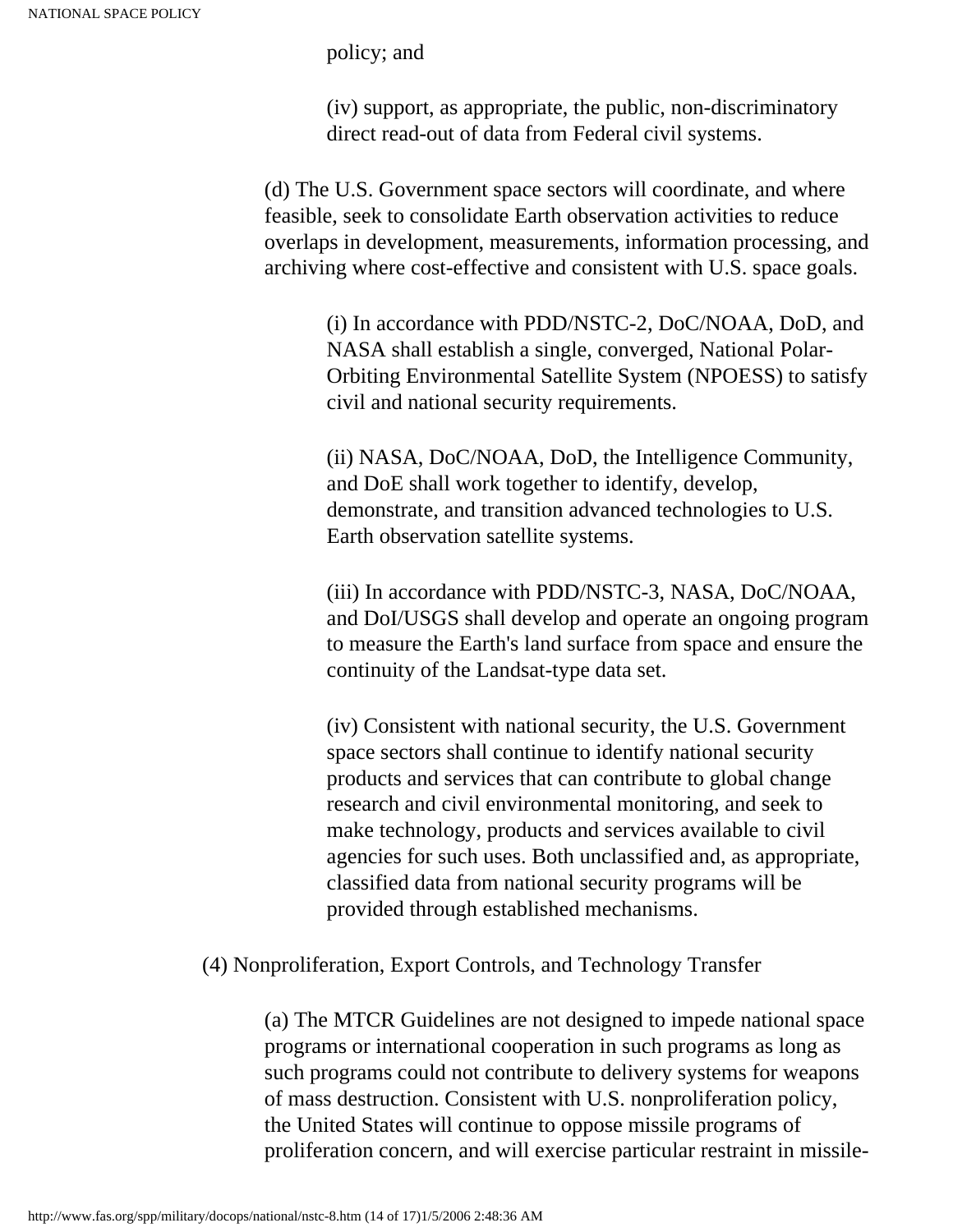related cooperation. The United States will continue to retain a strong presumption of denial against exports of complete space launch vehicles or other MTCR Category I components.

(b) The United States will maintain its general policy of not supporting the development or acquisition of space launch vehicle systems in non-MTCR states.

(c) For MTCR countries we will not encourage new space launch vehicle programs which raise questions from a proliferation and economic standpoint. The United States will, however, consider exports of MTCR-controlled items to MTCR countries. Additional safeguard measures could also be considered for such exports, where appropriate. Any exports would remain subject to the non-transfer provisions of the INF and START treaties.

(d) The United States will work to stem the flow of advanced space technology to unauthorized destinations. Executive departments and agencies will be fully responsible for protecting against adverse technology transfer in the conduct of their programs.

(e) In entering into space-related technology development and transfer agreements with other countries, Executive Departments and Agencies will take into consideration whether such countries practice and encourage free and fair trade in commercial space activities.

(5) Arms Control

The United States will consider and, as appropriate, formulate policy positions on arms control and related measures governing activities in space, and will conclude agreements on such measures only if they are equitable, effectively verifiable, and enhance the security of the United States and our allies. The Arms Control and Disarmament Agency (ACDA) is the principal agency within the Federal government for arms control matters. ACDA, in coordination with the DoD, DCI, State, DoE, and other appropriate Federal agencies, will identify arms control issues and opportunities related to space activities and examine concepts for measures that support national security objectives.

(6) Space Nuclear Power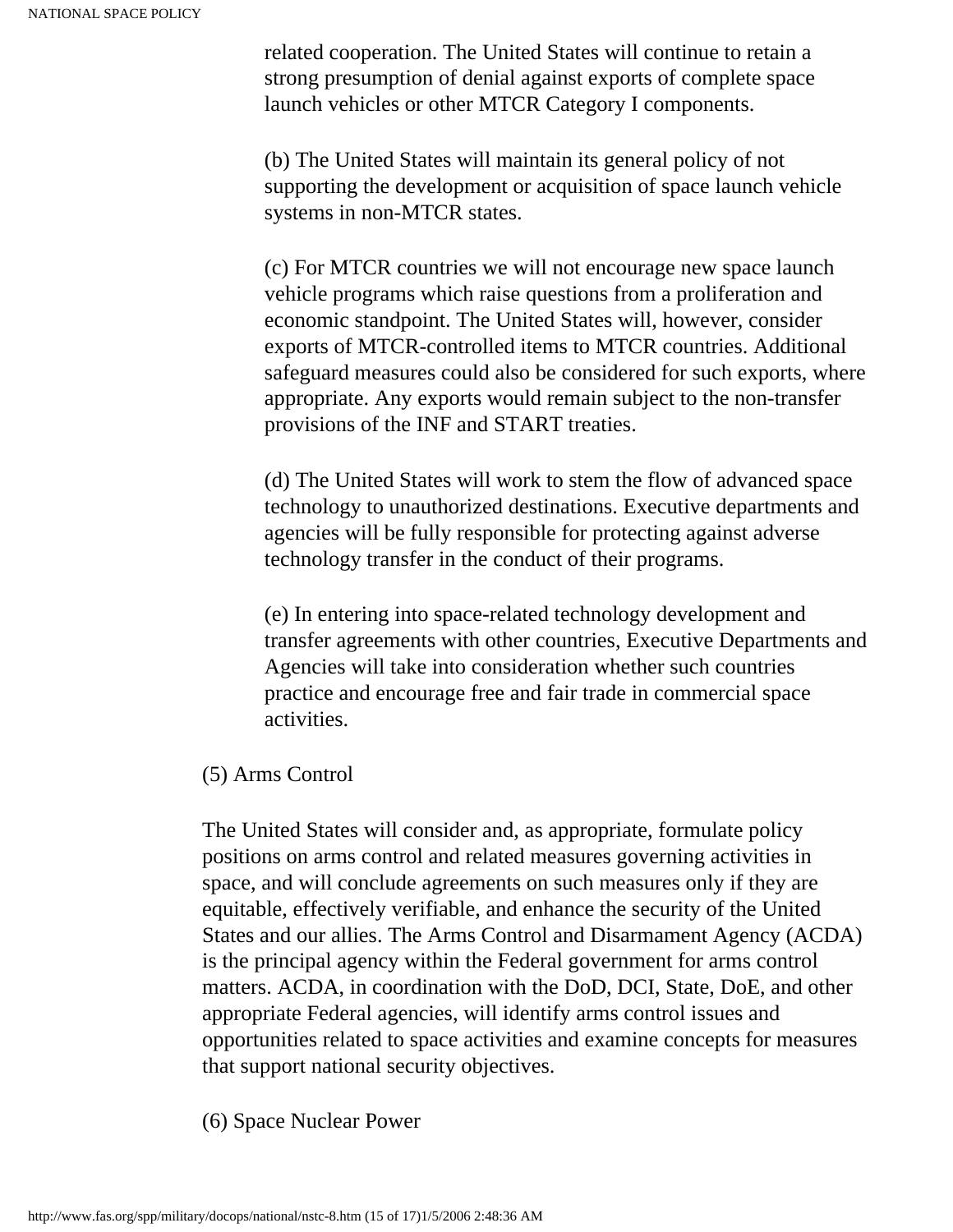The Department of Energy will maintain the necessary capability to support space missions which may require the use of space nuclear power systems. U.S. Government agency proposals for international cooperation involving space nuclear power systems are subject to normal interagency review procedures. Space nuclear reactors will not be used in Earth orbit without specific approval by the President or his designee. Such requests for approval will take into account public safety, economic considerations, international treaty obligations, and U.S. national security and foreign policy interests. The Office of Science and Technology Policy, in coordination with the NSC staff, will examine the existing approval process, including measures to address possible commercial use of space nuclear systems.

(7) Space Debris

(a) The United States will seek to minimize the creation of space debris. NASA, the Intelligence Community, and the DoD, in cooperation with the private sector, will develop design guidelines for future government procurements of spacecraft, launch vehicles, and services. The design and operation of space tests, experiments and systems, will minimize or reduce accumulation of space debris consistent with mission requirements and cost effectiveness.

(b) It is in the interest of the U.S. Government to ensure that space debris minimization practices are applied by other spacefaring nations and international organizations. The U.S. Government will take a leadership role in international fora to adopt policies and practices aimed at debris minimization and will cooperate internationally in the exchange of information on debris research and the identification of debris mitigation options.

(8) Government Pricing

The price charged for the use of U.S. Government facilities, equipment, and service, will be based on the following principles:

(a) Prices charged to U.S. private sector, state and local government space activities for the use of U.S. Government facilities, equipment, and services will be based on costs consistent with Federal guidelines, applicable statutes and the commercial guidelines contained within the policy. The U.S. Government will not seek to recover design and development costs or investments associated with